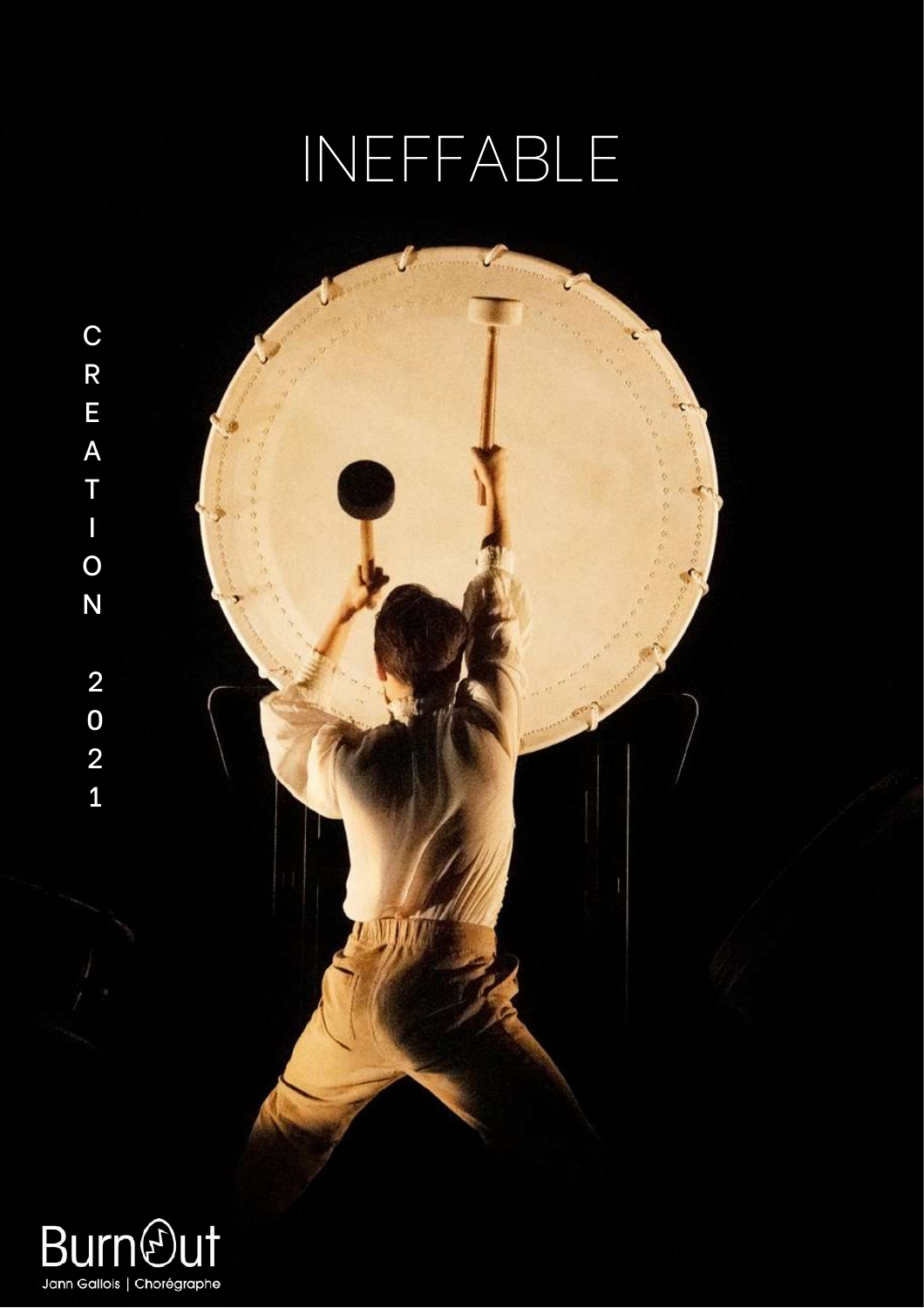| PAGES 1-2         |
|-------------------|
| PAGE <sub>3</sub> |
| PAGE 4            |
| PAGE <sub>5</sub> |
| PAGE 6            |
| $$ PAGE $7$       |
| .PAGES 8-11       |
| PAGE 12           |
|                   |
| PAGE 14           |
| PAGE 15           |

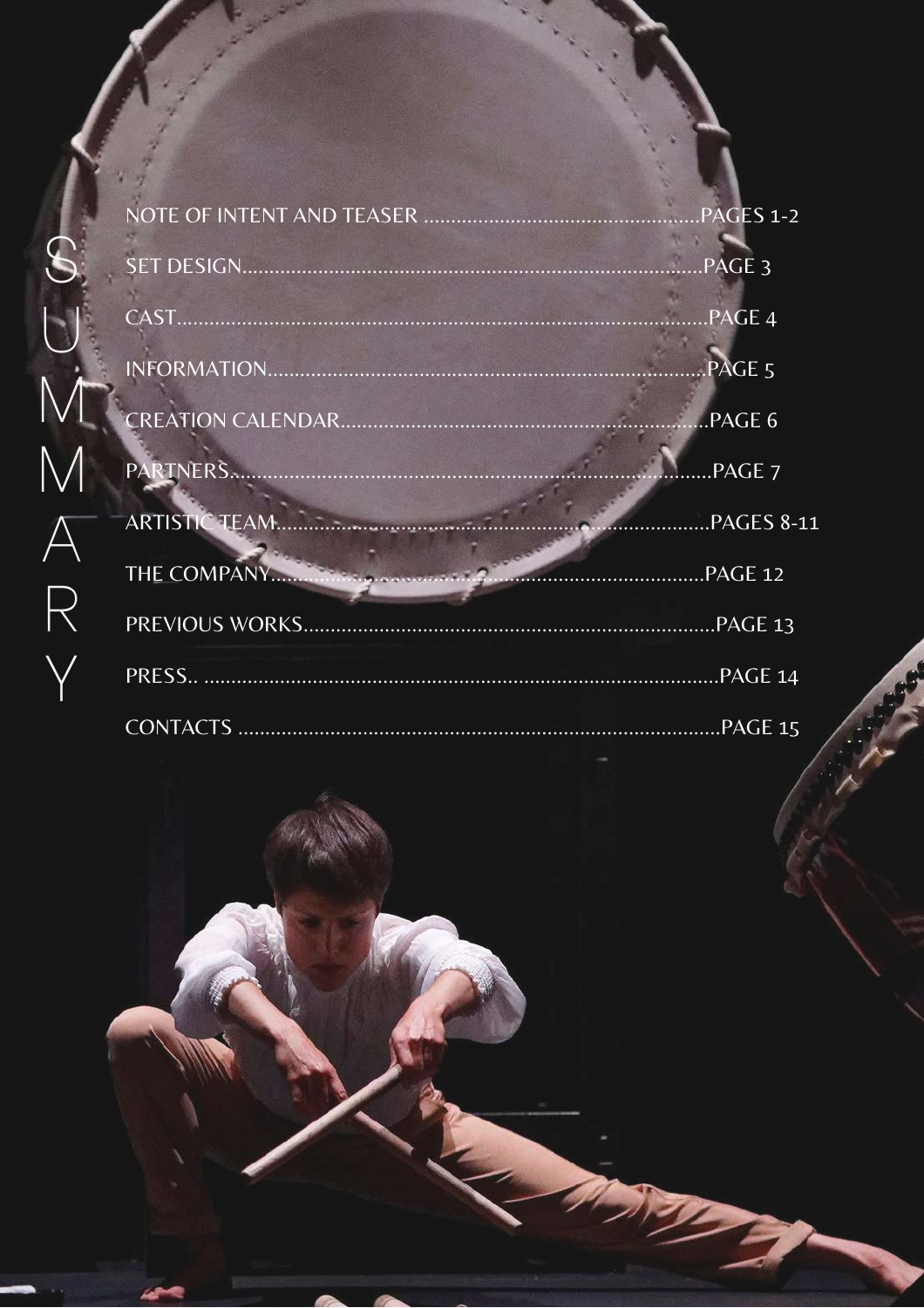How to make visible what is invisible?

N

O

T

E

O

F

I

N

T

E

N

T

The ineffable is that which cannot be expressed in words. On stage, various forms of sacred art are combined through music and dance in order to make manifest what we often forget to look at, our deep and immortal nature, which cannot be described by words. For me, the sacred is everything that crosses time without taking on any wrinkles, that which surpasses understanding, that which frees us from suffering and raises us above our human condition.

To reach the peaceful and eternal silence that lies within all forms of life is the highest and most difficult quest, but it is also and above all the most beautiful. Thus, contrary to what one might think, this personal path of inner realisation cannot be a path without obstacles. This aspiration is so precious and so deep that it is very easy to go astray while thinking we are on the right path, and it is impossible to approach this purity of the soul without first deeply facing everything that keeps it away. Thus, evoking spiritual pride, that spirit which claims to hold the ultimate truth without having completely purified itself of all traces of ego, is one of the essential points of this creation because it is ultimately the most dangerous trap.

Choreographically, I took great pleasure in feeding my dance with numerous forms of bodily expression from religious rites and in particular mudras, this "yoga of the hands" carrying a language adorned with symbols, by merging it with my favourite dance: hip hop dance and in particular the "tutting" technique. As I am also a trained musician, I compose and play part of the music live in order to be one with the sound while inviting the magic of the present moment with its surprises and fragility. In addition to broadcasting a selection of musical works from different spiritual traditions, my intention is to show that it is also possible to detect this relationship to the sacred in unexpected registers such as wadaiko (traditional Japanese percussion) or electro. The repertoire of sacred music being an extremely vast and rich field of creativity, my selection obviously reflects only a tiny part of all that is possible to hear. However, I have oriented my research by trying as much as possible to listen with my heart and not with my mind. Thus, it is my firm belief that each of the carefully selected pieces of music in this creation was written by a spirit aspiring to something greater than simply satisfying its worldly desires. Although they differ in form, the substance and power of the music are not far apart, as they reflect one and the same thing: our immortal essence.

Finally, the meaning that I have given to my life and that I wish to share here lies in learning to control one's own body and mind, the two precious instruments of our realisation.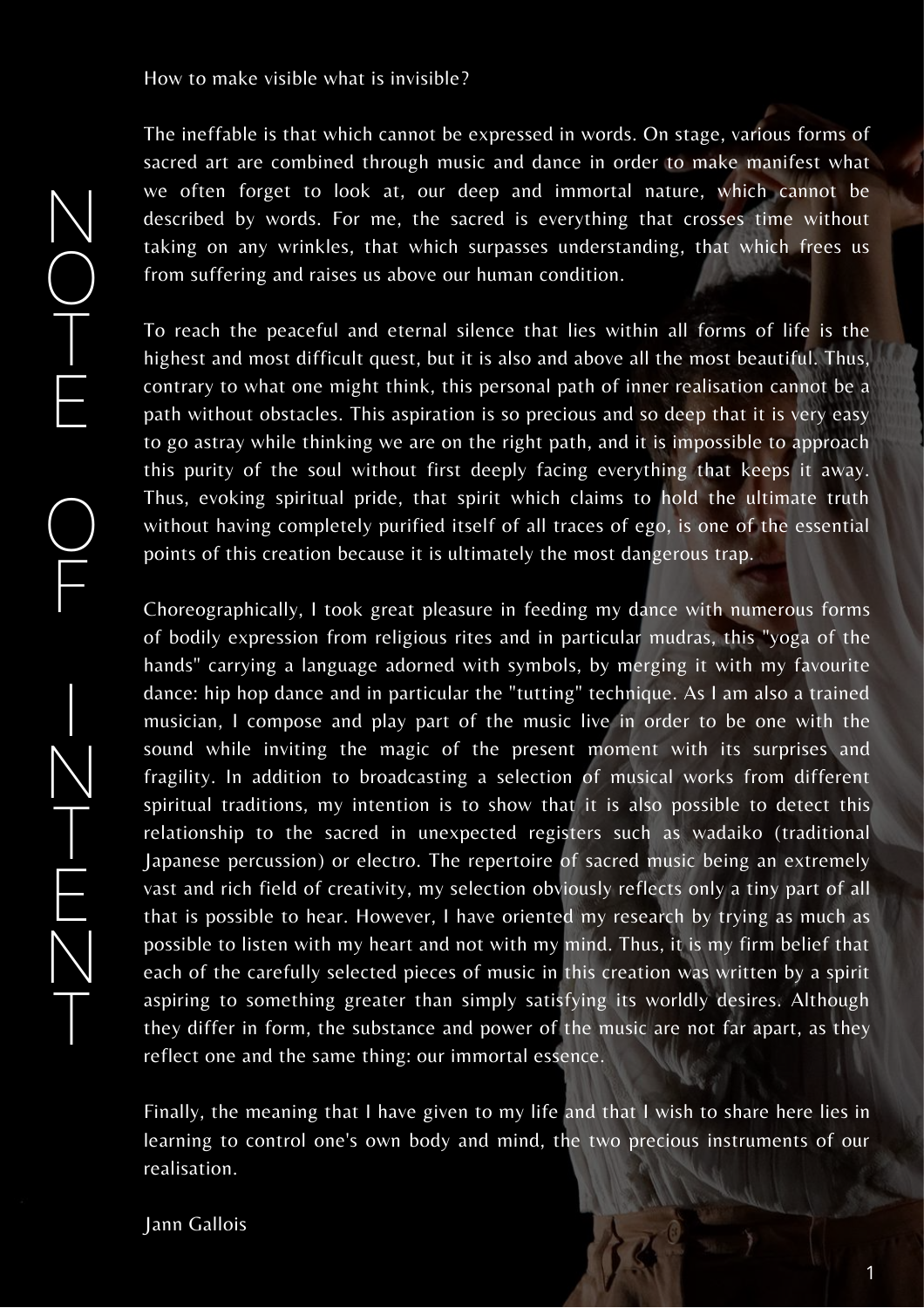## N O T E  $Q$

F

I

N

T

E

N

T

#### A POWERFUL LINK WITH JAPAN

Fascinated by traditional Japanese culture since I was young and after a rich experience of creation in Japan in 2018 as part of the Yokohama Triennial, I was able to discover the art of Wadaiko (traditional Japanese percussion) which resonated with me as an obviousness, and instantly appeared to me as the missing link I was unconsciously waiting for to make this solo project coherent.

## TEASER

Click on the image to access the video

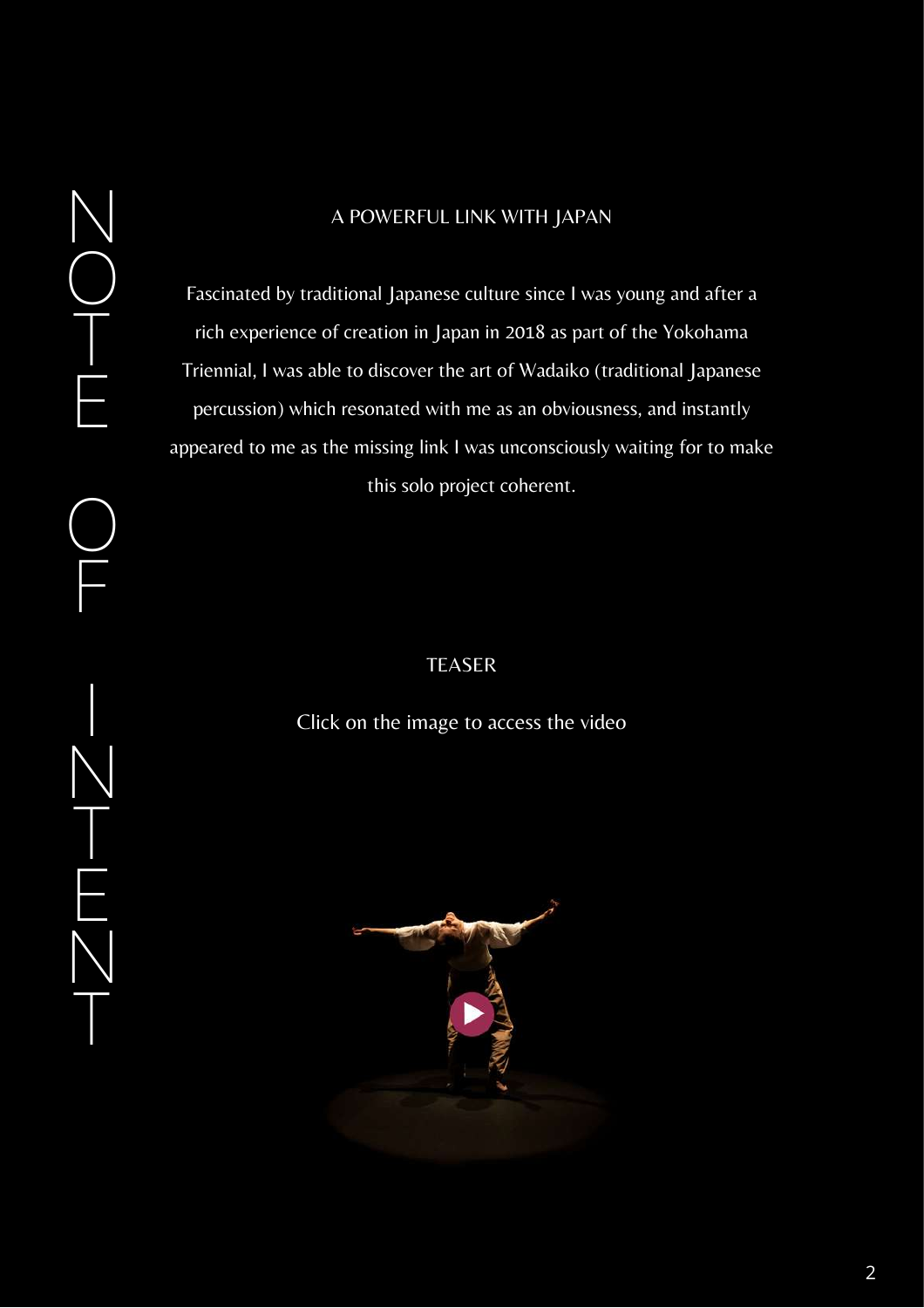he set design of the show occupies an important place in the finality of what Jann Gallois seeks to evoke through this creation. Entirely designed by the choreographer, this set is composed of an  $8m \times 9m$  floor and will have the appearance of a "levitating" floor thanks to the installation of the supports slightly hidden and therefore not visible from the point of view of the spectators.

This floor will be composed of different levels of height, determining two distinct areas on which Jann will interact, moving from dance to music : an elevated area, like a podium, where the musical instruments will be placed, and a central turntable at same level as the main floor.

S

E

T

Finally, this scenography will be illuminated from the "inside" thanks to a certain number of spotlights hidden under the floor in order to recall the purity of this precious jewel that lies dormant in each one of us.

The set design will enrich the purpose of the play, playing on the visible and the invisible, emphasizing the sacred dimension, the common thread of the show.



#### DESIGN TEAM

Jann Gallois is the designer of this scenography. Regarding the realization of the scenography our choice fell on Nicolas Picot, architect, scenographer and builder in particular of certain sets of Yoann Bourgeois, circus artist and co-director of CCN2 - Grenoble.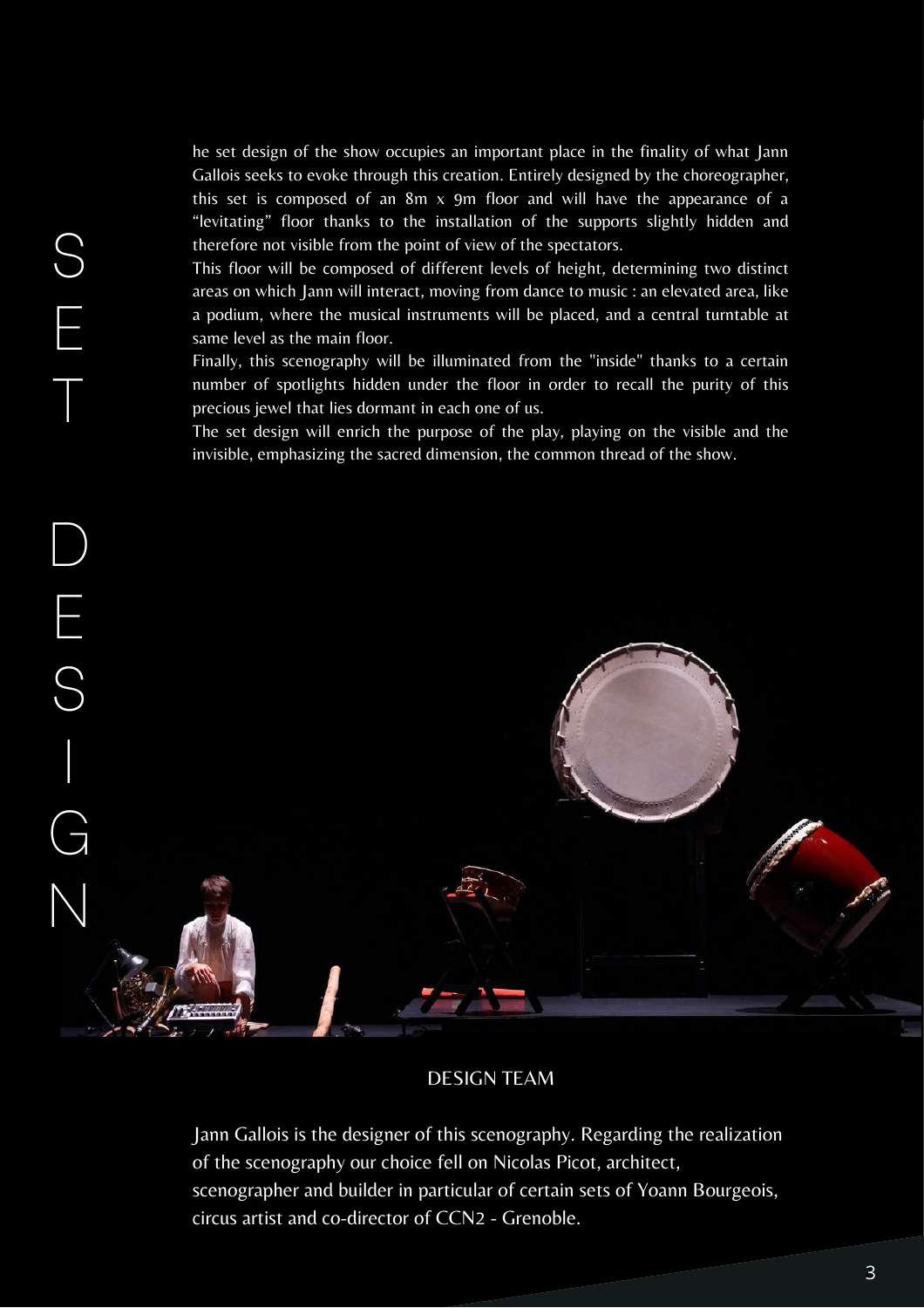

**choreography, set design, costumes and dancer** : Jann Gallois **Music** : Jann Gallois, Nu, Taufiq Qureshi, Alexander Sheremetiev, Arvo Pärt, Ludwig van Beethoven, Yom, Philippe Hersant **Light design** : Cyril Mulon **Sound Engineer** : Léo David **Construction of the set** : Nicolas Picot & Cédric Bach – CEN Construction **Collaborative gaze** : Frédéric Le Van **Teaser** : Gaelle Astier Perret **Photography** : Gaelle Astier Perret, Nathalie Sternalski, Laurent Philippe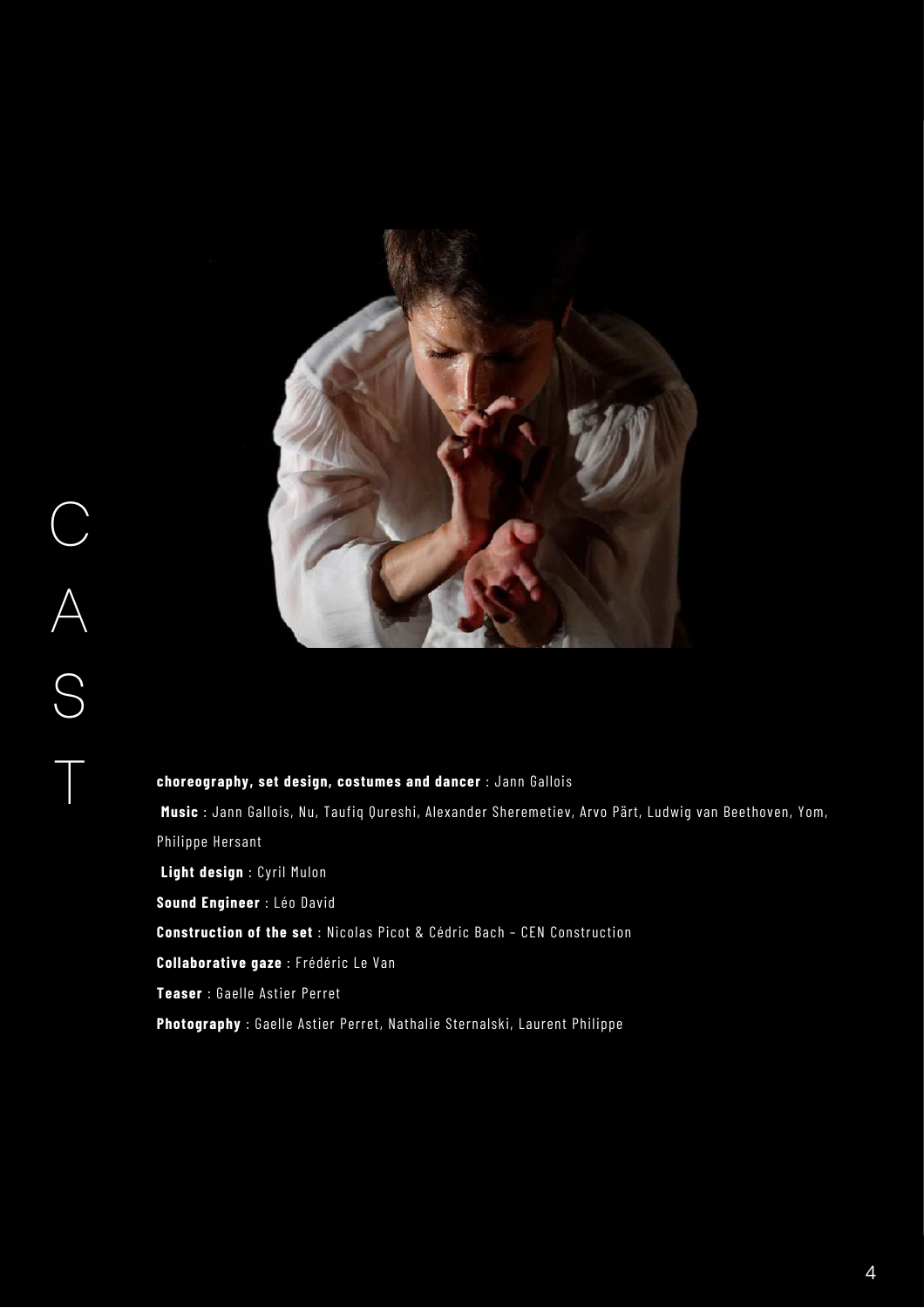

Duration: 1h20 people on tour people arriving on D-2 person arriving on D-1 person arriving on D-day

At the expense of the host venue :

-Transport for crew and sets

-Overnight stays in a hotel\*\*\*.

-Perdiem according to the Syndeac scale and meals paid for on site on the evening of the show.

-Author's rights

## Important technical information:

Sets delivered by semi-trailer on D-2 or earlier if storage is possible. See the technical sheet for specific unloading and access requirements.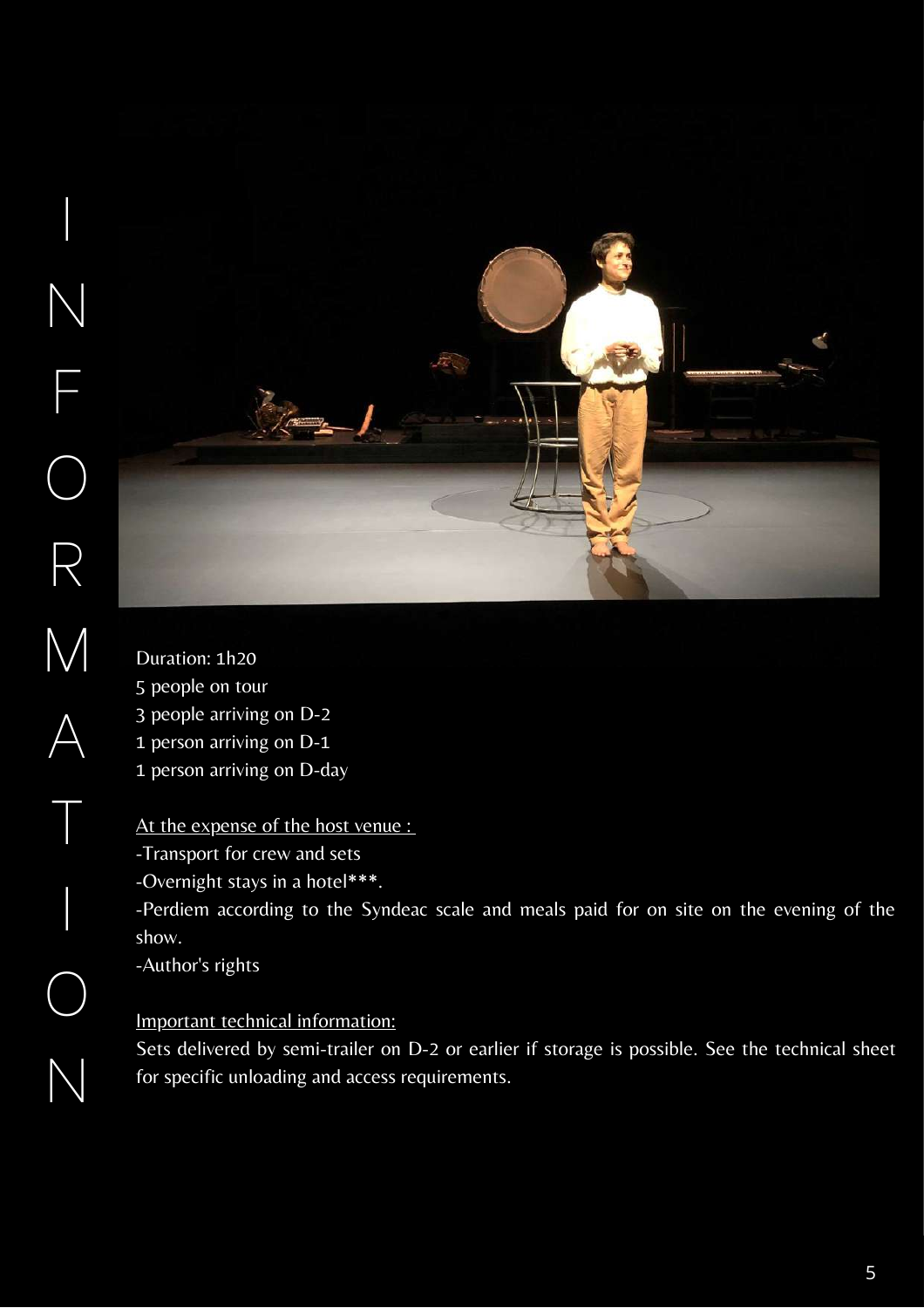June-July-August 2020 : Training in Kyoto Villa Kujoyama, Institut Français POSTPONED

June-July-August 2020 : Training Taïkos in Paris -Théâtre National de Chaillot 23 november 2020 – 12 december 2020 : 3 weeks in Montpellier Danse 8th - 21st January 2021 : 2 weeks in la Chapelle Sainte-Marie - Cie La Baraka à Annonay 1st au 13th march 2021 : 2 weeks in la Scène Nationale du Sud Aquatain 29th March- 11th April 2021 : 2 weeks in Châteauvallon Scène Nationale 25th April – 15th May 2021 : 2 weeks in la Filature Scène Nationale de Mulhouse 14th June - 19th June 2021 : 1 week in Culture Commune, Scène Nationale du bassin minier du Pas-de-Calais. CANCELED

21 June-25 June: 1 week at the Théâtre de la Vignette, Montpellier.

26 June - 29 June: assembly and rehearsals at Montpellier Danse

30 June, 1 and 2 July 2021 First performances at the Montpellier Dance Festival



JANN GALLOIS: 2020 ARTIST RESIDENCY LAUREAT AT LA VILLA KUJOYAMA

**SIDENCE POSTPONED DUE TO COVID 19** 

Created in 1992, the Villa Kujoyama is one of five establishments of l'Institut français in Japan. It is one of the most prestigious programs of French residencies abroad along with la Villa Médicis in Rome and la Casa de Velasquez in Madrid. It is also the only residency for French creators in Asia. Constructed by the architect Kunio Kato on Mount Higashi in Kyoto, la Villa Kujoyama has developed a program of excellence for the last 25 years for artists of varying fields that wish to develop a project linked to Japan. There has been three hundred and seventeen residents since the Villa's opening.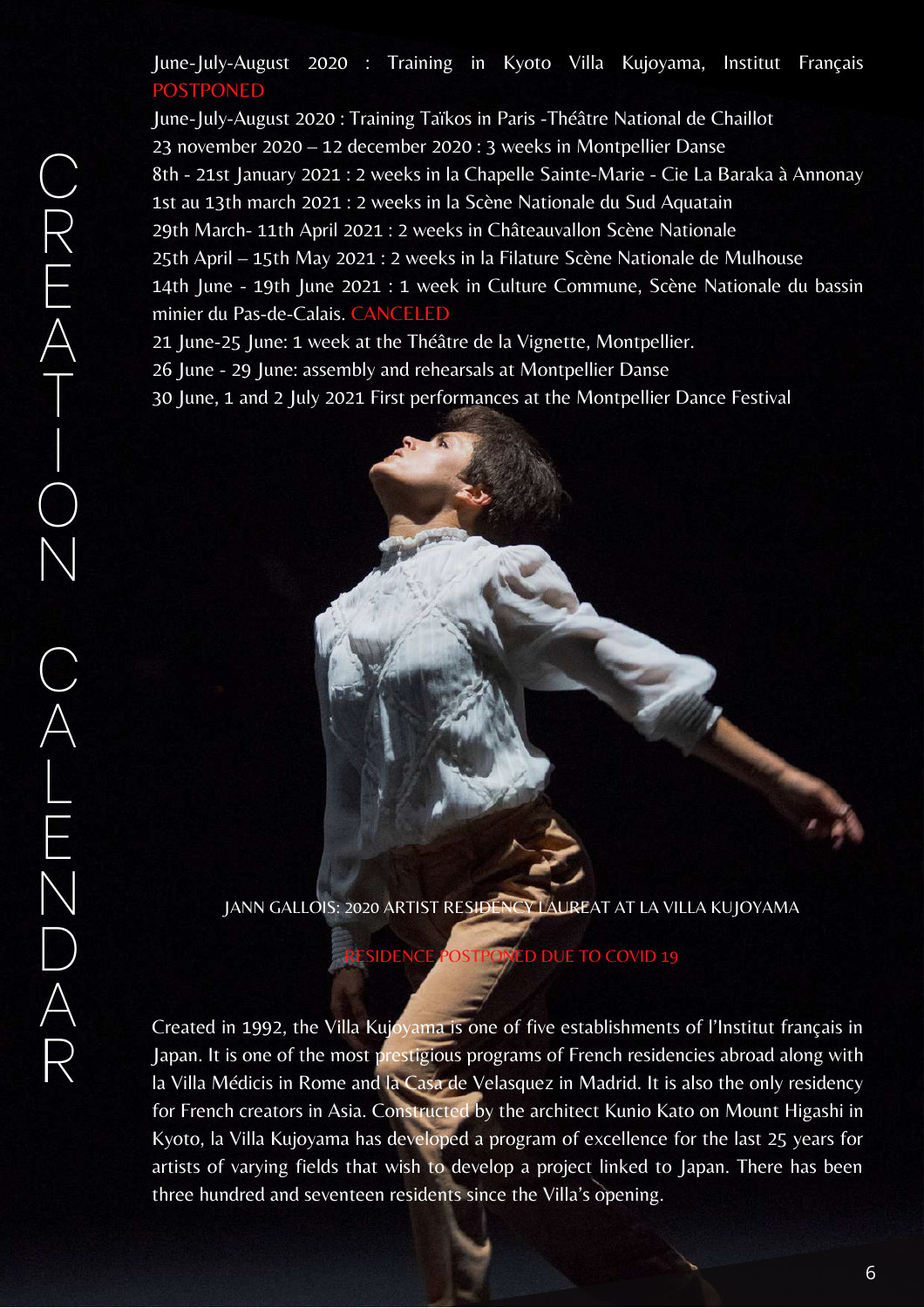#### **PRODUCTION**

Cie BurnOut

P

 $\bigwedge$ 

R

T

N

E

IR

S

#### **COPRODUCTIONS**

Festival Montpellier Danse Chaillot - Théâtre National de la Danse Théâtre Paul Eluard, (TPE) de Bezons, Scène conventionnée d'intérêt national Art et Création-danse Théâtre du Beauvaisis, Scène Nationale Culture Commune, Scène Nationale du bassin minier du Pas-de-Calais La Filature, Scène Nationale de Mulhouse Théâtre de Saint-Quentin-en-Yvelines - Scène Nationale Châteauvallon-Liberté, scène nationale L'Onde Théâtre - Centre d'art Théâtre de Chatillon Scène Nationale du Sud-Aquitain

**ARTISTIC RESIDENCE**

Chapelle Sainte-Marie / Cie La Baraka - Abou & Nawal Lagraa (Annonay)

#### **SUPPORT**

DRAC Île-de-France au titre de l'aide à la structuration – Ministère de la Culture, Région Île-de-France au titre de la permanence artistique et culturelle, Commanderie – Mission Danse de Saint-Quentin-en-Yvelines, Fondation BNP PARIBAS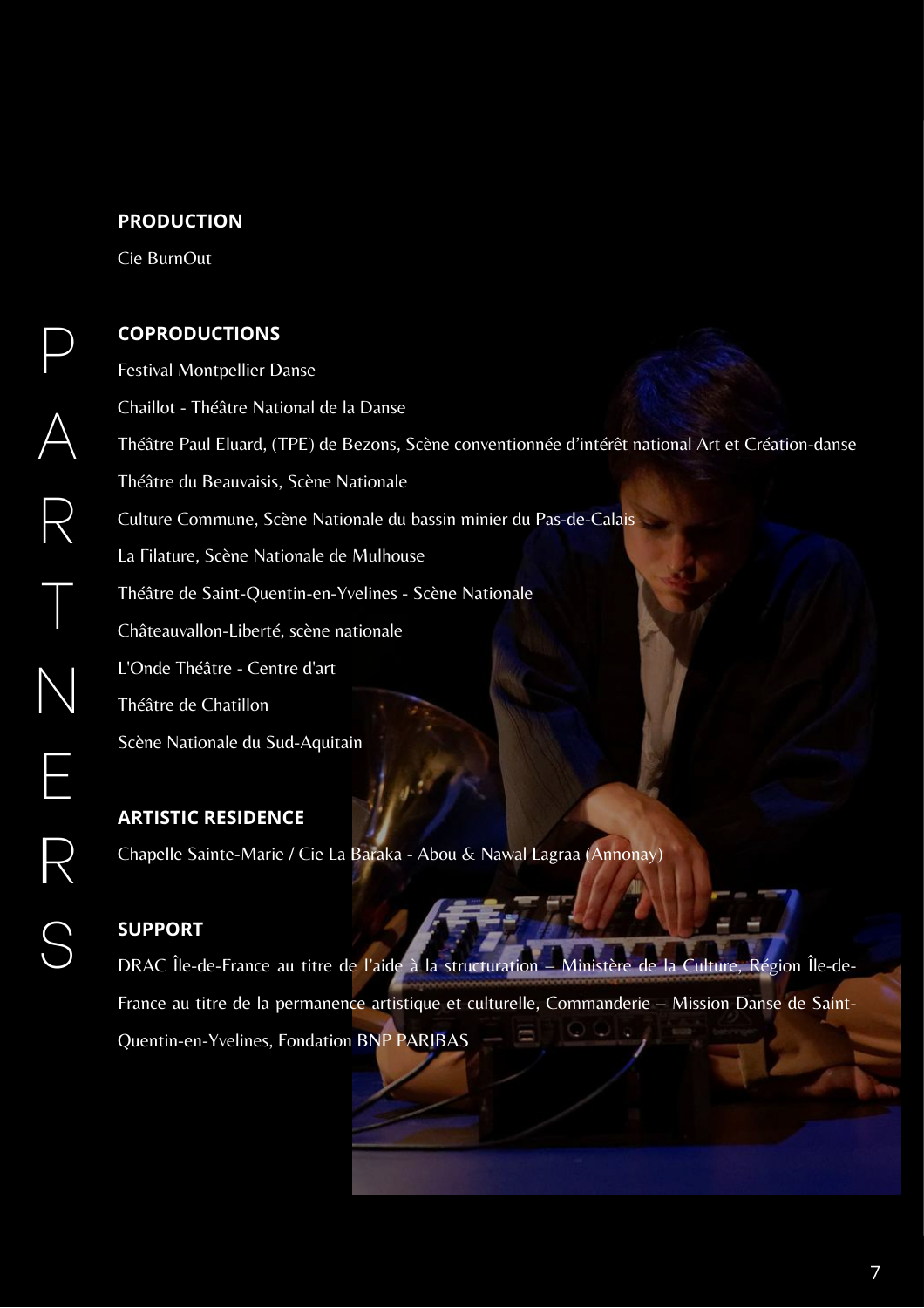

#### JANN GALLOIS Choreographer, dancer

In 2012, after a rich career as a performer, Jann Gallois began writing choreography, founding the BurnOut Company and creating P=mg, which has won numerous national and international awards. Very quickly noticed, Jann Gallois confirms her artistic signature by escaping the conventions of her hip hop family. She created Diagnostic F20.9 in 2015 (once again as a solo artist) which earned her the title of "Best Newcomer of the Year" by the German magazine Tanz.

Since her debut, Jann Gallois has created 10 choreographic pieces and 3 commissions:

- $P=mg 2013$  solo created for the SACD-Beaumarchais prize
- Diagnostic F20.9 -2015- solo created at CDCN Atelier de Paris Carolyn Carlson
- Compact -2016- duet created at the Festival Suresnes Cités Danse
- Carte Blanche -2016- trio created at La Parenthèse Festival off d'Avignon
- Quintette -2017- piece for 7 dancers created at the Festival de Danse de Cannes
- Reverse -2018- then reprise in 2020- piece for 5 dancers created at the Yokohama Triennale - Japan
- Samsara -2019- piece for 7 dancers created at Chaillot, Théâtre National de la danse
- Ineffable 2021 solo created at the Festival Montpellier Danse
- Mandala 2021 piece for 20 amateur dancers created at the Théâtre Paul Eluard in Bezons
- Imperfecto 2022 duet created at Chaillot Théâtre National de la Danse

In parallel to her personal projects, she regularly receives commissions. In May 2014, she responded to a commission from the MPAA in Paris and created Humanoïde, a piece for 7 amateur dancers. In February 2017, Jann created **One Step One Dream** in Burkina Faso, a piece for 5 Burkinabé dancers, following a commission from the Institut Français in Ouagadougou, and in July 2017, she co-wrote the duet L'éclosion des Gorilles au Cœur d'Artichaut at the Festival d'Avignon as part of the Sujets à Vif. Each of these creations are as many pieces as they are unique universes and aesthetics, ranging from a demanding and precise dance to an affirmed theatricality.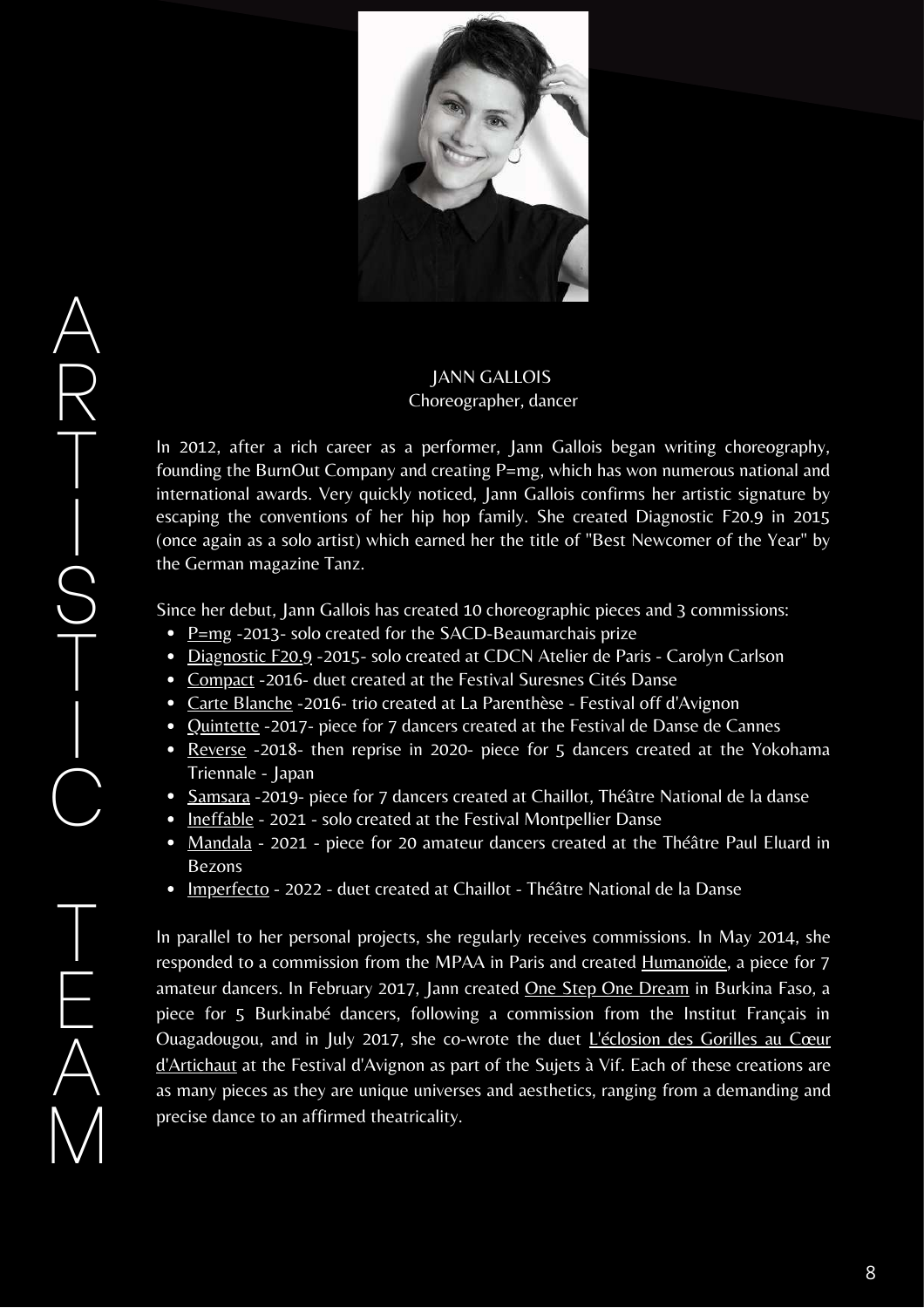

#### CYRIL MULON LIGHT DESIGNER

After studying at l'Ecole Louis-Lumière, Cyril started his career in lighting design as Martial Barrault's assistant. He became part of Peter Brook's team at the Théâtre des Bouffes du Nord in Paris in 1998, and acquired a large amount of artistic and technical experience over the course of ten years. In 2003, he did the photography and lighting design for the story teller and director Hassane Kassi Kouyaté, with whom he has a strong artistic partnership. Discovering the world of contemporary dance in 2011 with the American choreographer Stefanie Batten Bland, he has since collaborated with the choreographers Sébastien Ramirez, Bintou Dembélé, and Jann Gallois.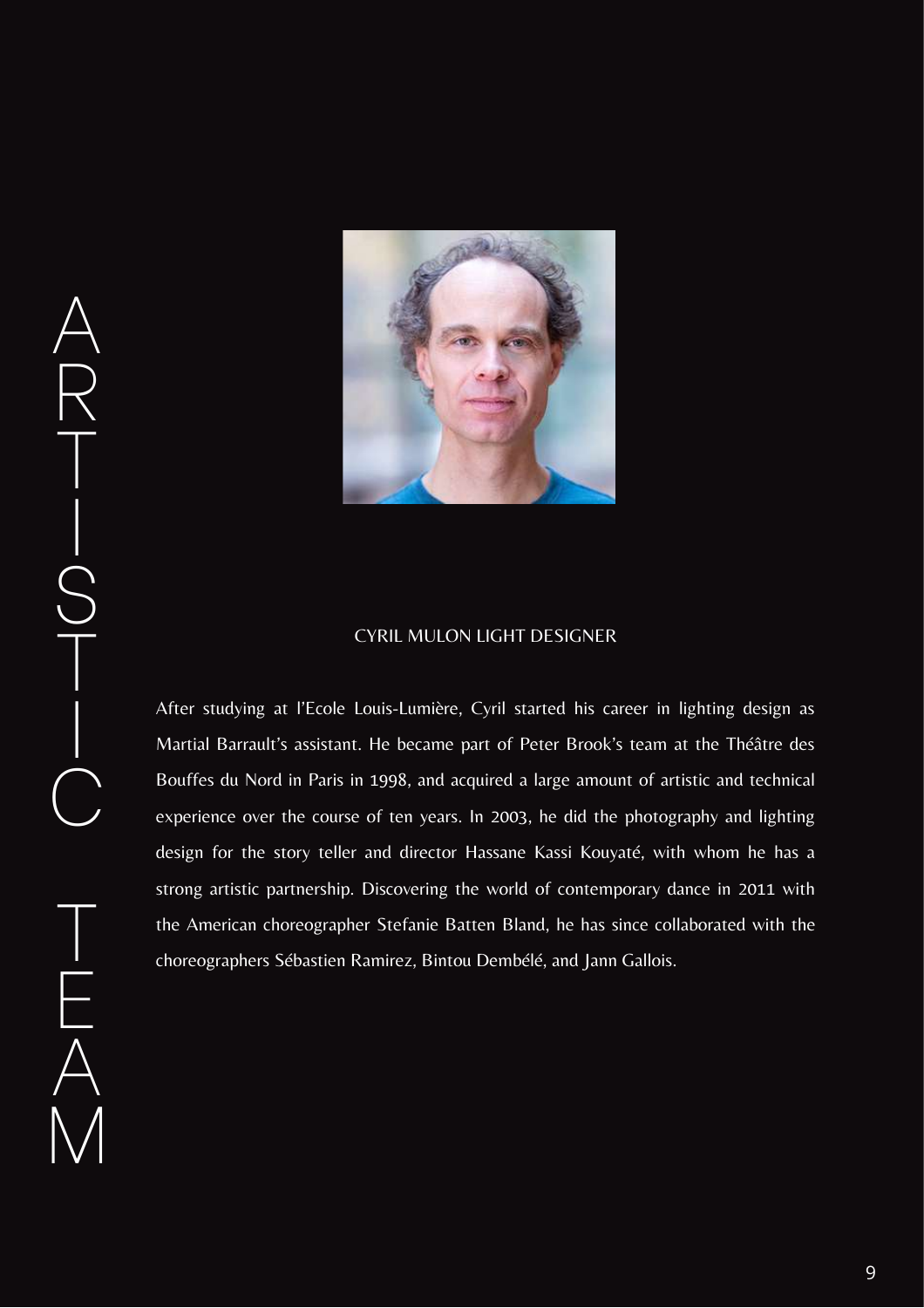

## JULIEN DAVID "LEO Sound Engineer

Graduated from the Institut Supérieur des Techniques du Son in Paris (2004), he quickly specializes in sound for live shows and Computer Assisted Music. Passionate and always curious about new technologies, Léo is a 360° technician, who plays with sound and image on the border between the technical and the artistic. After several years spent with the Collectif Ommm as a mixer and sound manipulator, he joined the BurnOut

Company in 2017 as sound and video manager on the piece Quintette.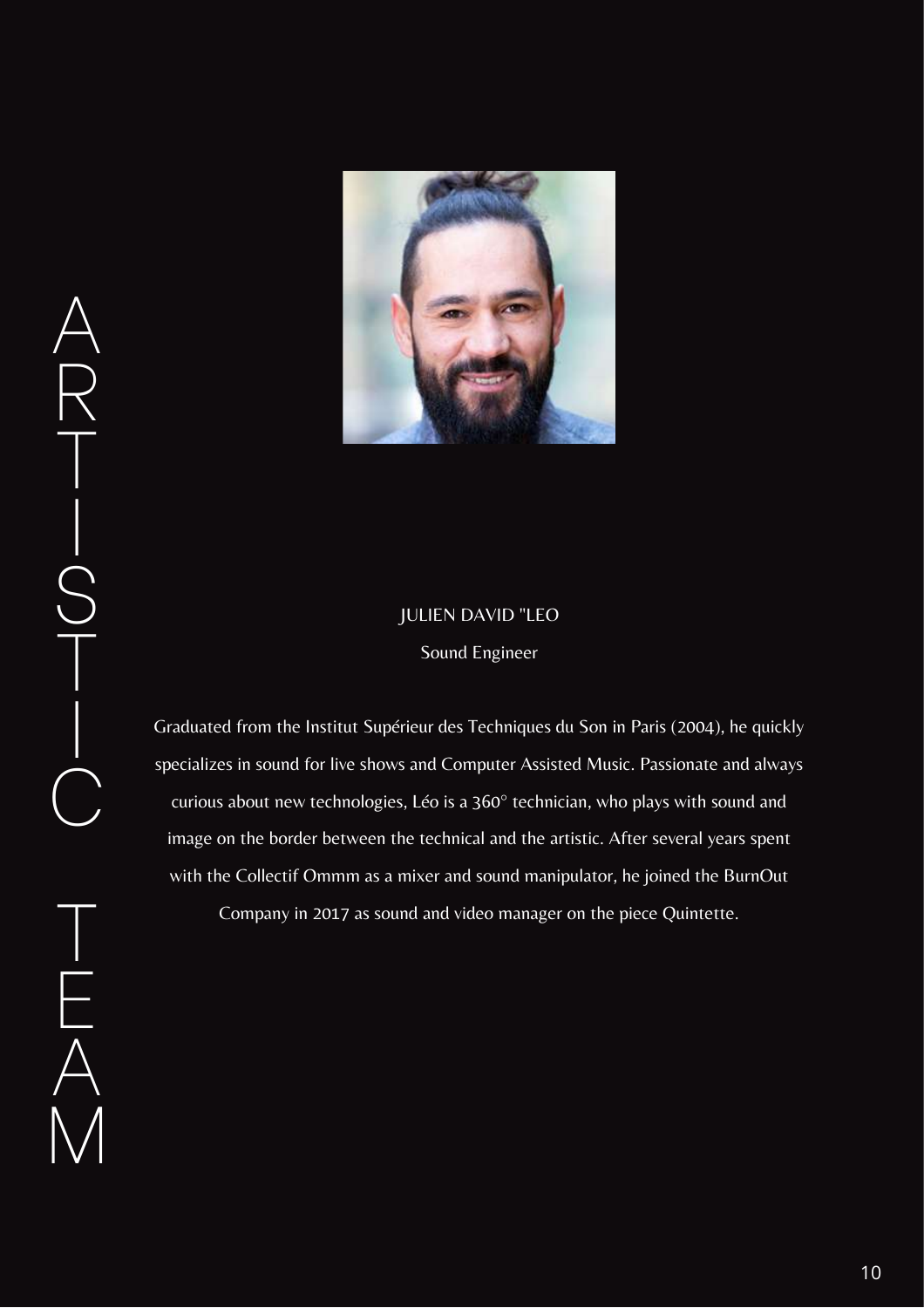

#### FREDERIC LEVAN

A look of complicity

A confidential writer, but undoubtedly adored by posterity, Frédéric Le Van is the author of an abundant body of work including novels, stories, poetry, songs, e-mails and notes on the fridge. He has also dabbled in industrial journalism, literary criticism and the correction of various essays. For the past ten years, he has been working with clowns, acrobats, actors and dancers in a range of fields from communication and broadcasting to artistic collaboration. He has notably worked in broadcasting with the Claudia N. Company, in theatrical adaptation with the Les Fugaces Company and in "complicit look" with the choreographer Jann Gallois for the creation of Quintette and Samsara.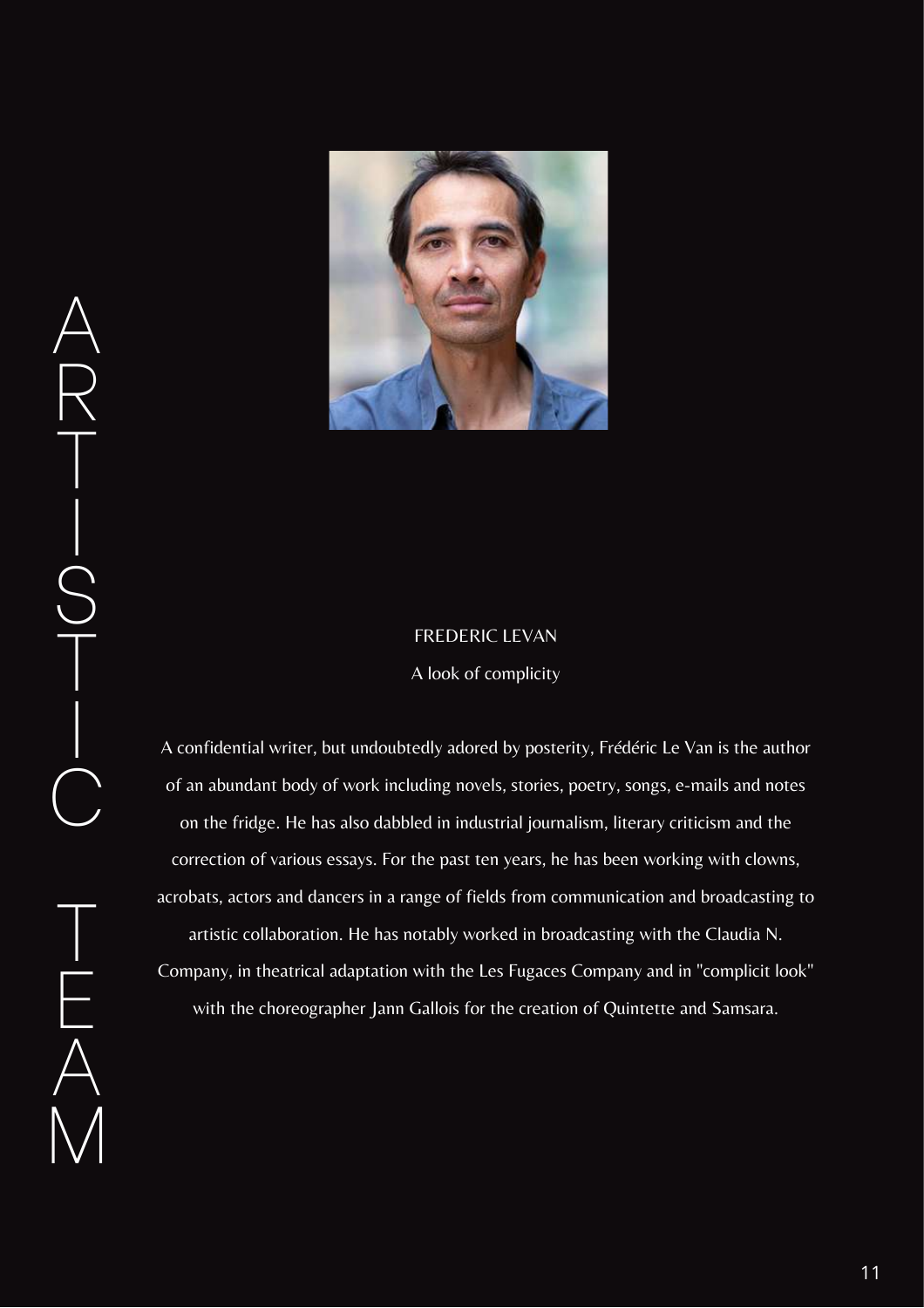Based in Ile-de-France, the BurnOut company was founded by Jann Gallois in 2012 with the aim of promoting and developing a singular choreographic writing fed by an undeniably contemporary hip hop technique.

Since the creation of the company, Jann Gallois has choreographed ten pieces, which have been performed over 350 times in France and abroad.

The company has also developed a strong presence in the Ile-de-France region with territorial residencies (Bretigny-sur-Orge (91) - 2016, Tremblay-en-France (93) - 2017), where various cultural mediation projects, awareness-raising in schools and training for trainers have been carried out.

Jann Gallois was Associate Artist at Chaillot - Théâtre national de la Danse from 2017 to 2022, at the Maison de la Danse in Lyon during the 2018-2019 season and at the Théâtre Paul Eluard in Bezons from 2019 to 2022.

Today, Jann Gallois is an associate artist at the Théâtre du Beauvaisis, Scène Nationale de Beauvais (since 2019) and at the Maison des arts de Créteil (since 2022).

The BurnOut company receives support from the DRAC Île-de-France for structuring, from the Île-de-France Region for artistic and cultural permanence and from the BNP Paribas Foundation.



T

H

E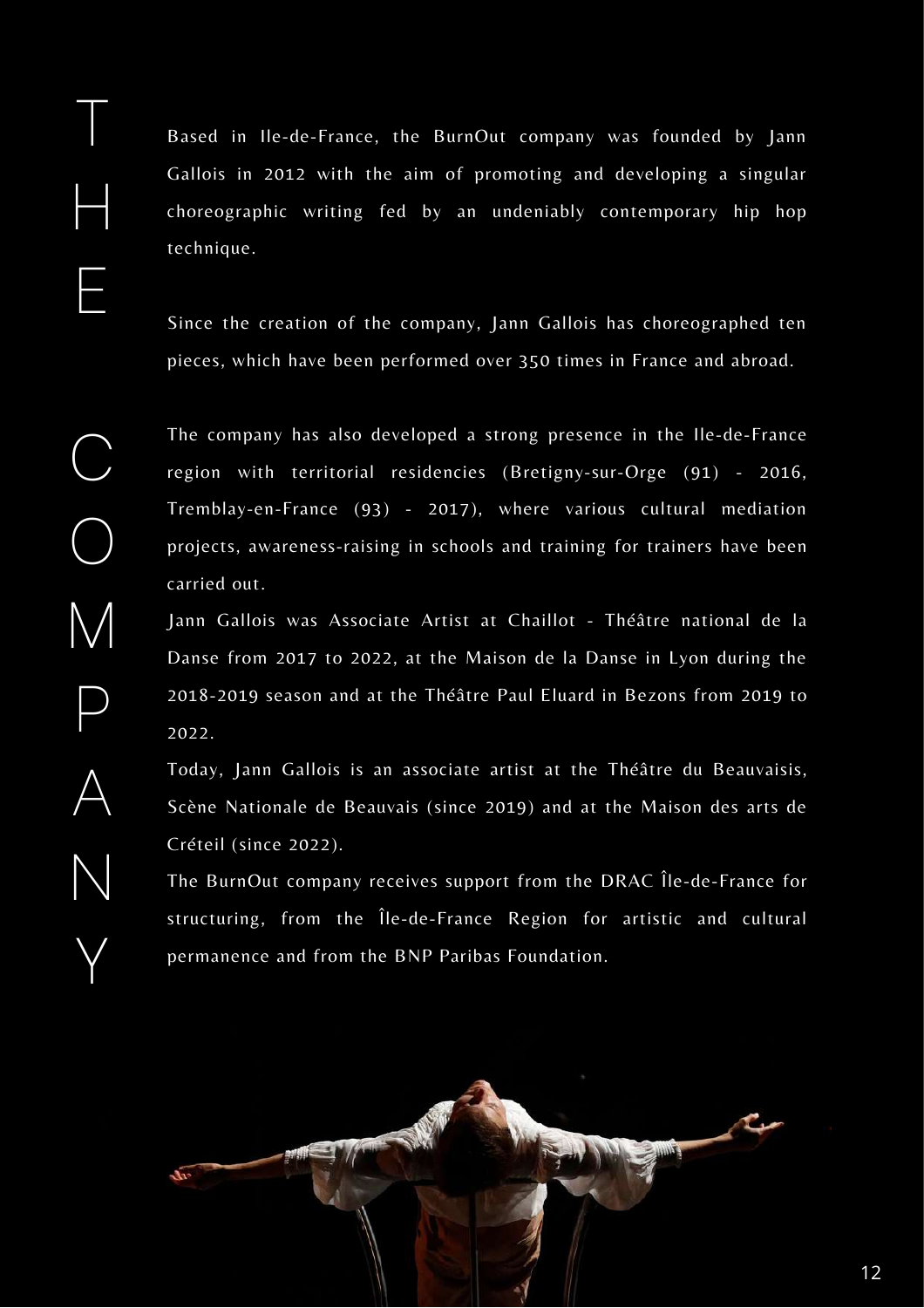**P=MG - 2013**

**DIAGNOSTIC F20.9 - 2015**



**QUINTETTE - 2017 REVERSE - 2018**



**CARTE BLANCHE - 2016 COMPACT - 2016**



W O R

K

S







**MANDALA - 2021 IMPERFECTO - 2022**



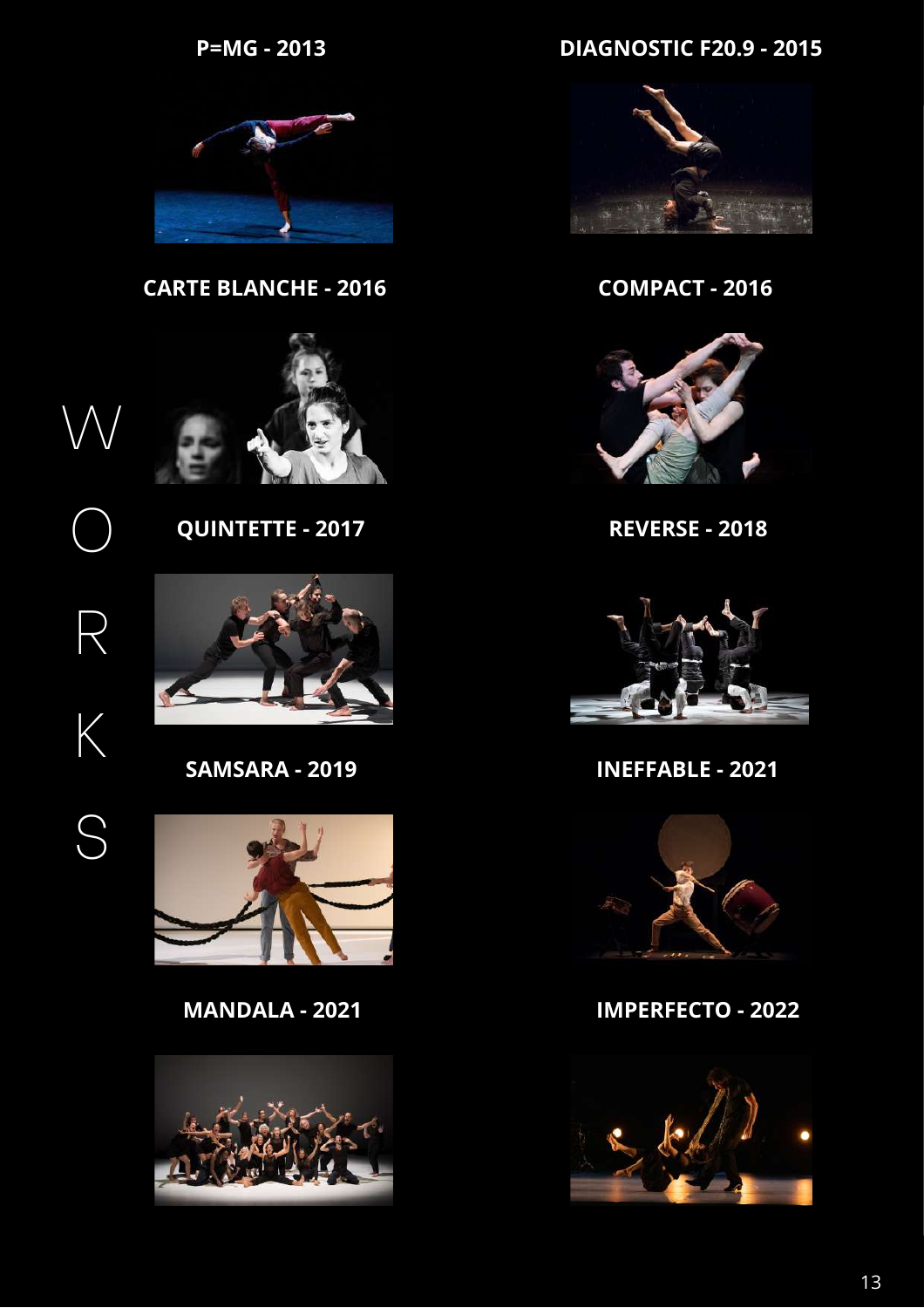

"Jann Gallois is on the edge of a trance-like dance of extreme speed, but retains that rare ability to never let go of her audience, inviting them to share the experience of her deep gaze, her gentle smile, her open face. Thanks to her, stage and hall seem to have never been so close. Ineffable sensation..."

Emmanuelle Bouchez Télérama September 2021.



"The dancer becomes a musician - unless it is the other way round - in a creation that is like a journey. We leaf through the pages of this choreographic score, rich in borrowings from dances elsewhere, here a palm offered as in a distant gesture, there an arm floating in space. From Japan to India, Gallois navigates on sight, switches from horn to synthesizer, imagines loops of sound and movement, challenges the wadaiko, the art of drumming, in the same momentum. There is something jubilant about seeing such a performer change masks, first as a little boy and then as a courtesan. In a robotic solo, she rediscovers the roots of break dancing. "

Philippe Noisette September 2021



"The journey to heart and body proposed by this extraordinary and elusive woman orchestra is of a rare power, of a mystical depth that cannot leave one indifferent as it speaks from being to being, from spirit to spirit. Behind the angelic, humble, almost childlike face of Jann Gallois hides a great talent, a virtuoso of the Art.

Olivier Frégaville-Gratian d'Amore July 2021



"She pushes the experience with breathtaking mastery. Nothing in her resists the power of music and dance. She allows herself to be completely influenced by them, composing images that underline their power and their interactions.

Ariane Bavelier, September 2021